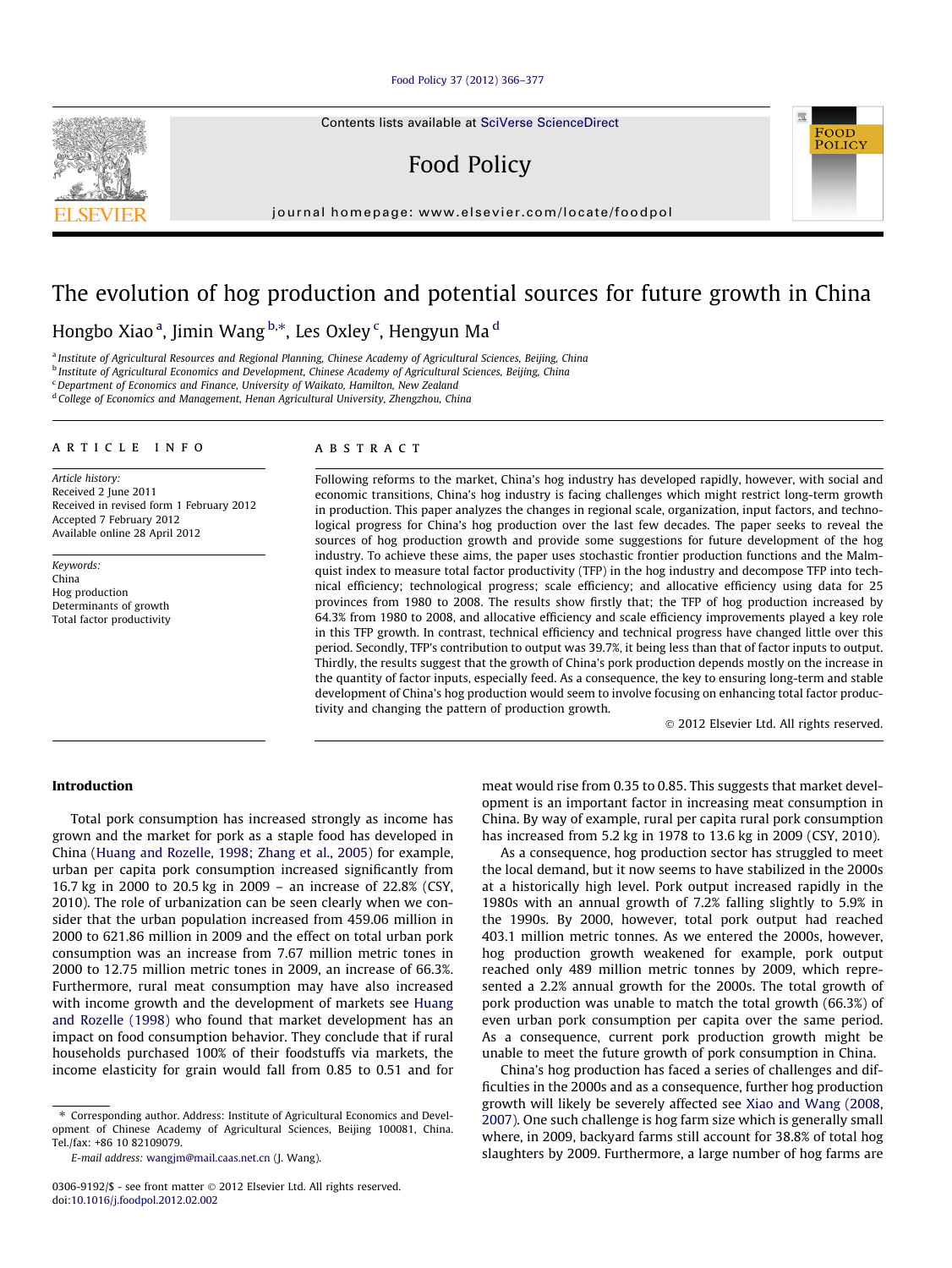outdated where the technological level and production efficiency are generally low [\(MOA, 2006\)](#page--1-0). Feed conversion coefficients on small hog farms are 3.6–3.8:1, which are 0.3–0.4 higher than that in developed countries. On average, each sow produces only 16– 17 piglets, which is 4–5 fewer than in developed countries ([Yao,](#page--1-0) [2009](#page--1-0)). The challenges and difficulties for hog production have further intensified as a consequence of economic and social development and transition in China. For example, wages and feed prices have been increasing consistently into the 2000s. According to the NDRC, real labor costs (based on 2000 price index) per hog slaughtered, increased from 26.65 Yuan in 2000 to 52.16 Yuan in 2010 on large hog farms, which indicates that labor input costs increased by 95.7% in the 2000s. Similar growth of labor input costs can be observed for medium and small hog farms. From the same data source, between 2005 and 2010, feed input costs increased by 46.8%, while actual feed input quantity increased by only 11.1% due to rising feed grain prices.

Furthermore, many agricultural economists and researchers have become increasingly concerned by the impact of grain-based biofuel development and consequently maize prices, on China's agriculture and livestock economy ([Qiu et al., 2008, 2010, Yang](#page--1-0) [et al., 2009](#page--1-0)). Combined with rising wages, feed grain prices have pushed-up pork prices across China for example, urban pork retail prices were more doubled from approximately 5–7 Yuan per kg in 2000 to around 12–14 Yuan per kg in 2010 in most of provincial capital cities ([NDRC, 2010](#page--1-0)).

As a consequence of the challenges faced hog production, both demand and supply, there have been several studies on productivity in China's hog farms. [Zhou \(1999\)](#page--1-0) for example, analyzed hog production efficiency on specialized households and backyard households in China using the translog production function. [Yang](#page--1-0) [\(2003\)](#page--1-0) studied the technological progress and technical efficiency of hog production from 1997 to 2001 by estimating a stochastic frontier function and concluded that the growth of hog production was generally determined by feed input and scale expansion. Wang (2008) estimated the TFP of hog production in Sichuan Province using Data Envelopment Analysis (DEA) and found that the source of the production growth of free-range hogs was mainly due to input increases rather than efficiency improvements. [Yang \(2008\)](#page--1-0) also decomposed the TFP of hog production into technical efficiency, pure technical efficiency, and scale efficiency from 2000 to 2005, using DEA approach and his results indicated that in most of provinces, technical efficiency was high, but technological change was low. [Chen et al. \(2008\)](#page--1-0) estimated the TFP growth of backyard hog farms in China from 1991 to 2005 using DEA methods and concluded that hog production efficiency fluctuated and technological change was the major restricting factor for productivity growth. [Zhang et al. \(2003\)](#page--1-0) measured the hog production efficiency, 1985–1996, across farm sizes and they found that production efficiency was generally low and the highest efficiency was found on the hog farms with over 500 head. However, when hog production is at the stage of increasing returns to scale, the highest return was found on hog farms with 31–100 head. [Ma](#page--1-0) [et al. \(2007\)](#page--1-0) estimate hog production TFP and decompose it into technical efficiency, technological progress and scale efficiency. Their results show that TFP and its components have changed significantly from the 1980s to the 1990s, with rapid technological change and low technical efficiency. [Chen and Rozelle \(2003\)](#page--1-0) investigate the effects of different factors on the evolution of backyard hog production in China. They establish the inverted-U relationship between hog production and income growth and test the significance of market developments, wage rates, and household demographic structure on hog production. [Chen et al.](#page--1-0) [\(2005\)](#page--1-0) further analyze the between the emergence of markets and the backyard hog production patterns in China, by using both theoretical and econometrical approaches. Their results indicate that rural labor and grain market developments have had significant effects on household hog production. It appears that market developments may have resulted in the contraction of hog production in the rich coastal areas and lead to a rapid expansion of hog production in the poor inland areas.

It is clear from the literature briefly outlined above that there have been extensive studies of China's hog productivity and production efficiency however, all, to some extent, have shortcomings. For example, some used data that were limited to a certain region, while others covered a relatively short time period [\(Yang, 2003](#page--1-0)). Such studies, therefore, provide an incomplete picture of the dynamically changing hog productivity over time. In addition, some decompositions of total factor productivity (TFP) for China's hog farms are incomplete and focus only on part of TFP's components for example, [Rae et al. \(2006\), Jin et al. \(2010\)](#page--1-0) and [Ma et al. \(2011\)](#page--1-0) only focused on technological progress and technical efficiency, while [Zhou \(1999\),](#page--1-0) [Zhang et al. \(2003\)](#page--1-0) focused only on the technical efficiency of China's hog production. However, with the rapid development of the hog sector and the rising scarcity of resources, scale efficiency and allocative efficiency have begun to play an increasing role in hog production growth, however, most existing studies have failed to decompose TFP into scale efficiency and allocative efficiency.

To observe the dynamics of hog productivity and its contribution to pork growth and to identify more factors determining China's hog production so as to assess whether productivity can maintain stable hog production growth in China, we need to use a more complete data set and employ a full decomposition model. To achieve these goals, this paper is organized as follows: Section Two reviews the evolution of China's hog production over time, followed by an exploration of the determinants of the growth of hog productivity. Section Three introduces the decomposition model used in this paper. Section Four introduces the data and defines the variables to be used, to be followed in Section Five by the presentation of new results. The final Section provides conclusions and some policy implications.

#### The evolution of hog production in China

#### Increasing hog numbers and pork output

Since the beginning of the reform process in the late 1970s, hog production has entered the phase of rapid growth where hog numbers and pork output have significantly increased. For example, the supply of hogs and slaughters have increased substantially from 301.29 and 161.09 million in 1978 to 469.85 and 645.07 million heads in 2009, leading to an average annual growth rate of 1.4% and 4.6%, respectively (Table 1). Correspondingly, pork output also

#### Table 1

Changing hog numbers and pork output in China over time. Source: CSY (1979–2010).

| Year                   | Inventory (1000<br>head) | Slaughter (1000<br>head) | Pork (1000<br>ton) |
|------------------------|--------------------------|--------------------------|--------------------|
| 1978                   | 301.290                  | 161,090                  | 8070               |
| 1980                   | 305.430                  | 198.610                  | 11,340             |
| 1985                   | 331.390                  | 238.750                  | 16,550             |
| 1990                   | 362.410                  | 309.910                  | 22.810             |
| 1995                   | 350.410                  | 378.490                  | 28,540             |
| 2000                   | 446.820                  | 526,730                  | 40,310             |
| 2006                   | 418.500                  | 610.270                  | 51.970             |
| 2007                   | 439.900                  | 565.080                  | 42.880             |
| 2008                   | 462.910                  | 610.170                  | 46.210             |
| 2009                   | 469.850                  | 645.070                  | 48,890             |
| Annual growth rate (%) |                          |                          |                    |
| 1978-2009              | 1.4                      | 4.6                      | 6.0                |
| 1980-1990              | 1.7                      | 4.6                      | 7.2                |
| 1990-2000              | 2.1                      | 5.4                      | 5.9                |
| 2000-2009              | 0.6                      | 2.3                      | 2.2                |